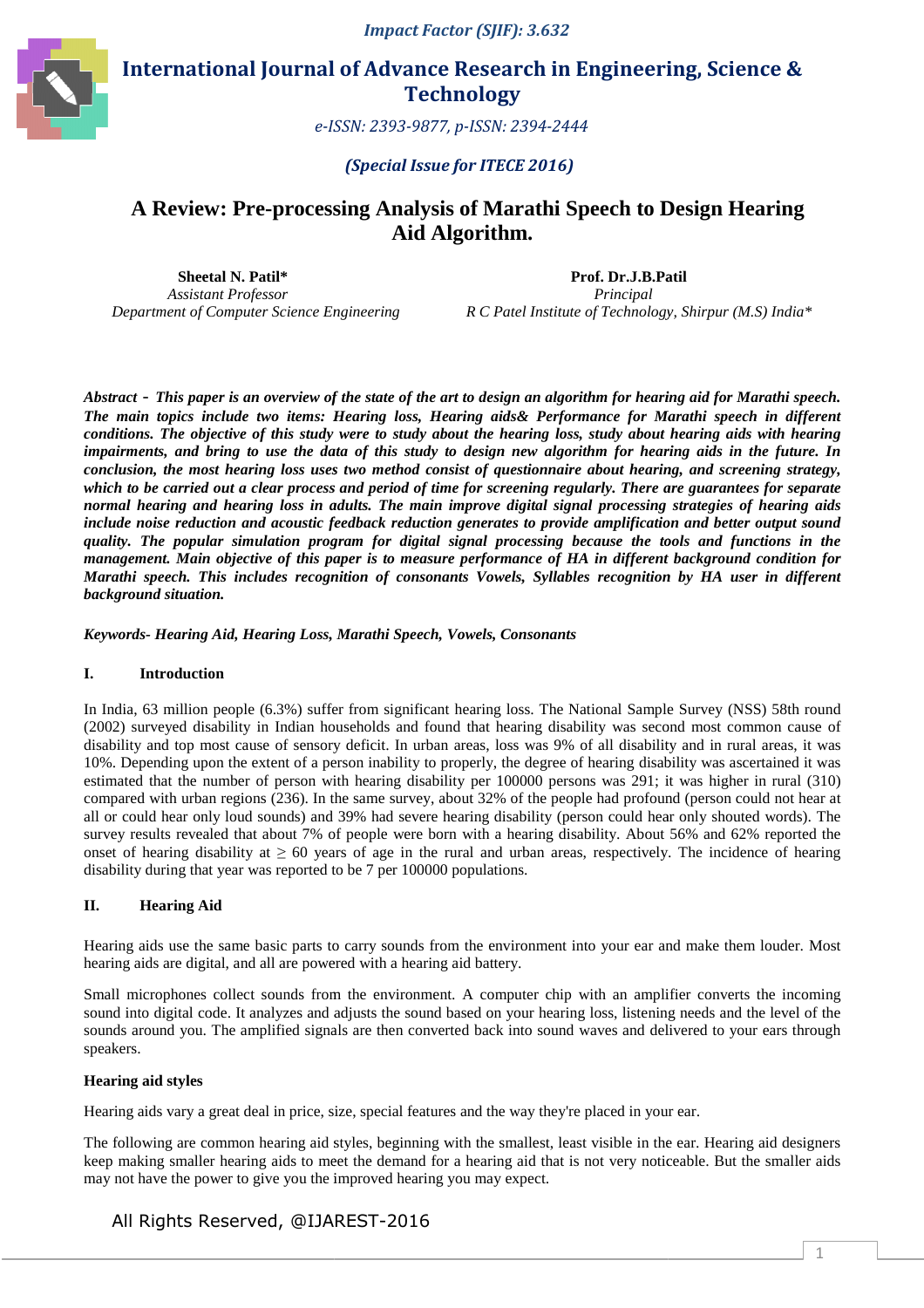

# **International Journal of Advance Research in Engineering, Science & Technology**

 *e-ISSN: 2393 ISSN: 2393-9877, p-ISSN: 2394-2444* 

## *(Special Issue for for ITECE 2016)*

## **A. Completely in the canal (CIC) or mini CIC**

A completely-in-the-canal hearing aid is moulded to fit inside your ear canal. It improves mild to moderate hearing loss in adults.

- $\triangleright$  Is the smallest and least visible type
- $\triangleright$  Is less likely to pick up wind noise
- $\triangleright$  Uses very small batteries, which have shorter life and can be difficult to handle
- $\triangleright$  Doesn't contain extra features, such as volume control or a directional microphone
- $\triangleright$  Is susceptible to earwax clogging the speaker
- **B. In the canal**

An in-the-canal (ITC) hearing aid is custom moulded and fits partly in the ear canal. This style can improve mild to moderate hearing loss in adults.

- $\triangleright$  Is less visible in the ear than larger styles
- $\triangleright$  Includes features that won't fit on completely-in-the-canal aids, difficult to adjust due to its small size
- $\triangleright$  Is susceptible to earwax clogging the speaker
- **C. In the ear**

An in-the-ear (ITE) hearing aid is custom made in two styles — one that fills most of the bowl-shaped area of your outer ear (full shell) and one that fills only the lower part (half shell). Both are helpful for people with mild to severe hearing loss. I) and one that fills only the lower part (half shell). Both are helpful for people with mild to<br>udes features that don't fit on smaller style hearing aids, such as a volume control<br>y be easier to handle<br>s a larger battery

- $\triangleright$  Includes features that don't fit on smaller style hearing aids, such as a volume control
- $\triangleright$  May be easier to handle
- $\triangleright$  Uses a larger battery for longer battery life
- $\triangleright$  Is susceptible to earwax clogging the speaker
- $\triangleright$  May pick up more wind noise than smaller devices & more visible in the ear than smaller devices
- **D. Behind the ear**

A behind-the-ear (BTE) hearing aid hooks over the top of your ear and rests behind the ear. A tube connects the hearing aid to a custom earpiece called an earmold that fits in your ear canal. This type is appropriate for people of all ages and those with almost any type of hearing loss.

- $\triangleright$  Traditionally has been the largest type of hearing aid & newer mini designs are streamlined and barely visible
- $\triangleright$  Is capable of more amplification than are other styles, May pick up more wind noise than other styles

#### **E. Receiver in canal or receiver in the ear**

The receiver-in-canal (RIC) and receiver-in-the-ear (RITE) styles are similar to a behind-the-ear hearing aid with the speaker or receiver in the canal or in the ear. A tiny wire, rather than tubing, connects the pieces.

- $\triangleright$  Has a less visible behind-the-ear portion
- $\triangleright$  Is susceptible to earwax clogging the speaker
- **F. Open fit**

→ Has a less visible behind-the-ear portion<br>
→ Is susceptible to earwax clogging the speaker<br>
F. Open fit<br>
An open-fit hearing aid is a variation of the behind-the-ear hearing aid with a thin tube. This style keeps the ea An open-fit hearing aid is a variation of the behind-the-ear hearing aid with a thin tube. This style keeps the ear canal<br>very open, allowing for low-frequency sounds to enter the ear naturally and for high-frequency sound through the hearing aid. This makes the style a good choice for people with mild to moderate hearing loss.

- $\triangleright$  Is less visible
- > Doesn't plug the ear like the small in-the-canal hearing aids do, making your own voice sound better to you
- $\triangleright$  May be more difficult to handle and adjust due to small parts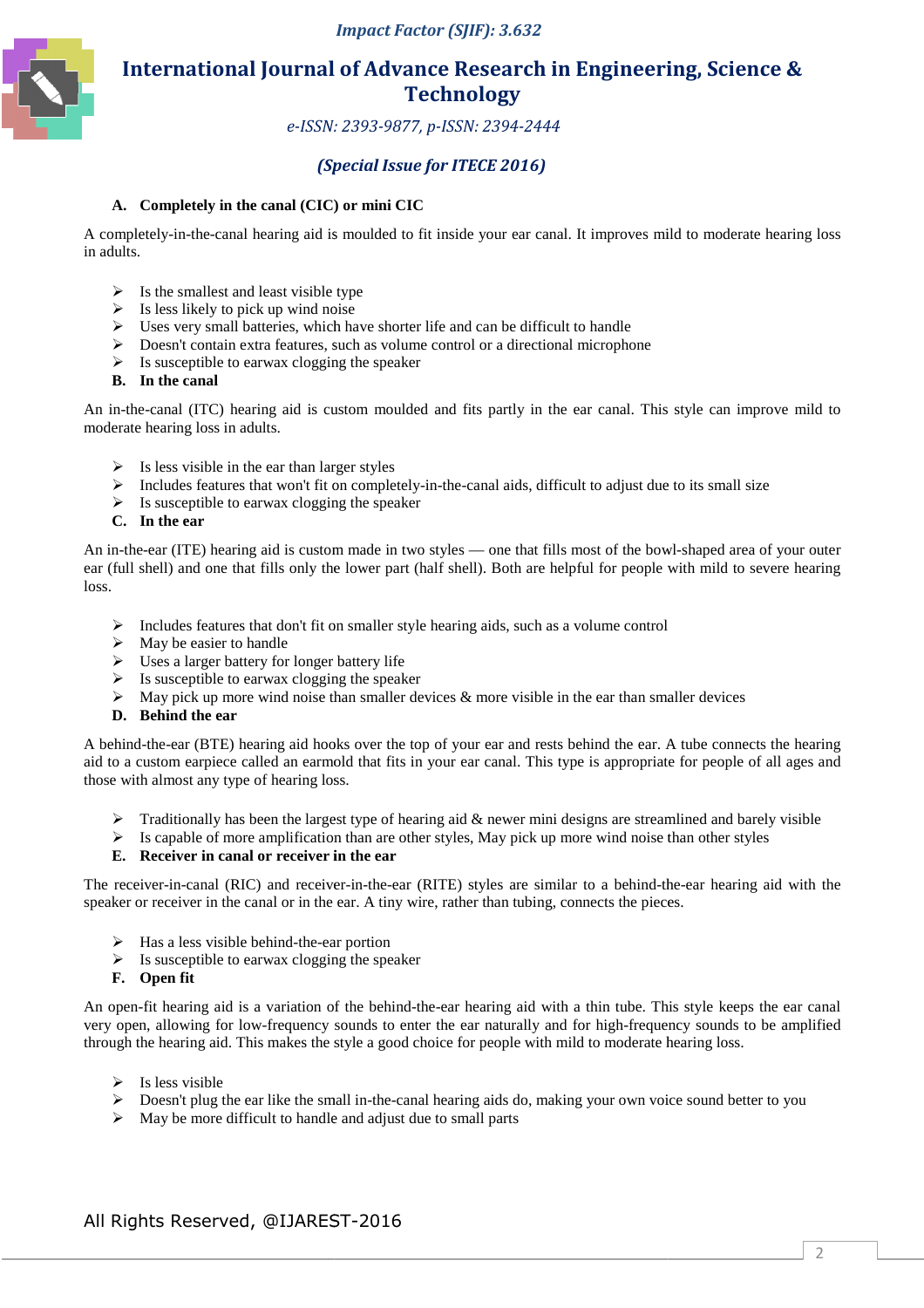

# **International Journal of Advance Research in Engineering, Science & Technology**

 *e-ISSN: 2393 ISSN: 2393-9877, p-ISSN: 2394-2444* 

## *(Special Issue for for ITECE 2016)*



### **"Figure 1- Types of Hearing Aid: Completely in the canal (A), in the canal (B), in the ear (C), behind the ear (D), receiver in canal or receiver in the ear (E) & open fit (F)."**

### **III. Hearing Aid Comparison**

Hearing aid comfort is related to both physical and acoustic qualities. Demonstration hearing aids will not be custom-fit for ear canal, but they can be programmed for hearing loss. It will usually only takes a few minutes for the hearing care professional to hook the hearing aids to the computer and program them for a patient to try. They may even do this before patient arrive for your hearing aid consultation appointment. Following list of ways to compare hearing aids and pick a couple of ideas to use for each set of hearing aids.

- $\triangleright$  Listen to the sound of your own voice.<br>  $\triangleright$  Listen to the hearing aid in different pr
- Example 1 ideas to use for each set of hearing aids.<br>
Fisten to the sound of your own voice.<br>
Fisten to the hearing aid in different program settings and speech background environments.
- $\triangleright$  Try it with the phone.

#### **Signs of hearing loss**

While a history of hearing loss in your family or exposure to high noise levels may cause hearing loss, the easiest way to identify hearing loss is to notice how your hearing affects your daily life. You are probably the best judge of whether your hearing has declined. You should have your hearing checked if you have experienced more than a couple of these signs of hearing loss

- 
- Believe that everybody mumbles.
- Find it easier to understand others when you are looking directly at their faces.
- →<br>
Tired or stressed from trying to hear.<br>
→<br>
Believe that everybody mumbles.<br>
→<br>
Find it easier to understand others where<br>
<br>
Frequently ask others to repeat thems<br>
<br>
—<br>
Mave difficulty understanding speech<br>
→<br>
Fail to u Frequently ask others to repeat themselves.
- $\triangleright$  Increase television or radio volume to a point that others complain.
- Have difficulty understanding speech in noisy places like cars, restaurants and theaters.
- $\triangleright$  Fail to understand doctor's instructions about medications.
- $\triangleright$  Make inappropriate responses because you didn't understand the question.
- > Miss essential sounds like doorbells, alarm clocks, smoke alarms.
- $\blacktriangleright$  Have trouble hearing on the telephone.
- $\triangleright$  Turn one ear towards a speaker to hear well.
- $\blacktriangleright$

#### **Hearing Aid in today's market**

In the past decade, hearing aids have changed considerably. The new technology means:

- Newer aids are much more cosmetically appealing.<br>  $\triangleright$  Current aids can provide a cleaner higher quality
- Current aids can provide a cleaner, higher quality sound than those of a few years ago because of changes in how the sound is processed, as over 90% of hearing aids today have digital, rather than older analog technology. changes in how the sound is processed, as over 90% of hearing aids today have digital, rather that older analog technology.<br>
Fhey provide more listening comfort due to better automatic control of volume & frequency respons
- 

## All Rights Reserved, @IJAREST @IJAREST-2016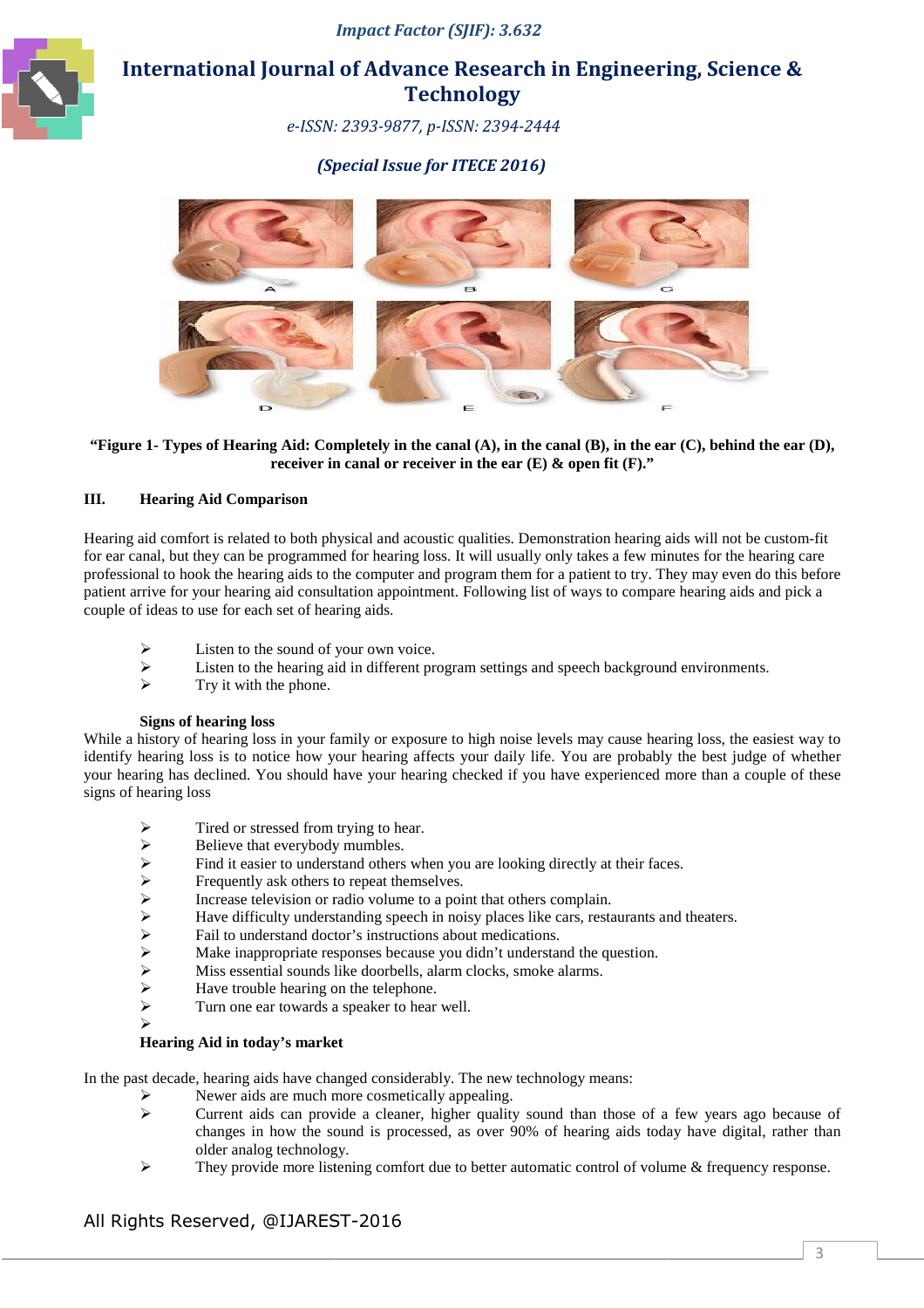

# **International Journal of Advance Research in Engineering, Science & Technology**

 *e-ISSN: 2393 ISSN: 2393-9877, p-ISSN: 2394-2444* 

## *(Special Issue for for ITECE 2016)*

> The dispenser can readily adjust newer models in the office, rather than having to send them back to the factory for adjustments.

| <b>Type Of</b><br><b>Hearing Aid</b> | Receiver-In-<br>Canal (RIC) | <b>Completely</b><br>in the canal<br>(CIC) | <b>Behind the</b><br>ear<br>(BTE) | In the canal<br>(TTC)       | In the ear<br>(TTE)                            |
|--------------------------------------|-----------------------------|--------------------------------------------|-----------------------------------|-----------------------------|------------------------------------------------|
| <b>Wireless</b><br>Connectivity      | <b>Yes</b>                  | Yes                                        | Yes                               | Yes                         | Not performed<br>as per patient<br>requirement |
| <b>Tinnitus</b><br>Solutions         | <b>Yes</b>                  | Yes                                        | Yes                               | Yes                         | Yes                                            |
| <b>Hearing Loss</b>                  | Mild to Severe              | Mild to<br>Moderate                        | Moderate to<br>Severe             | Mild to<br>Mildly<br>Severe | Mild to Severe                                 |
| Hearing Loss in<br>dB                | Between<br>$20-90dB$        | Between<br>$20-60dB$                       | Between<br>$40-90dB$              | $60-90$ db                  | For all ranges of<br>HL in dB                  |

## *"Table 1 1- Types of Hearing Aid with their Specifications Specifications"*

#### **Technology**

In addition to changing styles, hearing aids have experienced dramatic improvements in the technology, or circuitry, used to amplify sound and how the aid is modified to your hearing needs. Conventional Analog hearing aids amplify speech and noise alike, although they may have features and adjustments that can modify the sounds differentially. Until recently, this was the basic technology of hearing aids. This type of aid is generally the least expensive, but it may not be reprogrammed if your hearing changes over time. Digital Programmable (DSP or digitized sound processing) hearing recently, this was the basic technology of hearing aids. This type of aid is generally the least expensive, but it may not be<br>reprogrammed if your hearing changes over time. Digital Programmable (DSP or digitized sound pro analyzes and manipulates the numbers according to a set of rules (algorithms) programmed into the chip. The computer chip can tell, mathematically, if the incoming sound has the sound wave pattern of noise or of speech. It blocks out continuous background noise, while selectively amplifying the sound patterns of speech. DSP allows for more flexibility in programming the aid so the sound it transmits matches your specific pattern of hearing loss. This is typically the more expensive design, although sales of DSP accounted for over 90 percent of all hearing aids sales after 2006. ter chip in the aid converts sound waves to numbers and then<br>i of rules (algorithms) programmed into the chip. The computer<br>is the sound wave pattern of noise or of speech. It blocks out<br>ig the sound patterns of speech. DS

## **IV. Basics Marathi Language**

Marathi is an Indo-Aryan language spoken predominantly by Marathi people of Maharashtra. It is the official language and co-official language in Maharashtra and Goa states of Western India respectively, and is one of the 22 scheduled languages of India. There were 93 million speakers in 2011; Marathi ranks 19th in the list of most spoken languages in the world. Marathi has the fourth largest number of native speakers in India. Marathi has some of the oldest literature of all modern Indo-Aryan languages, dating from about 900 AD. The major dialects of Marathi are Standard Marathi and the Varhadi dialect. Malvani Konkani has been heavily influenced by Marathi varieties. Marathi distinguishes inclusive and exclusive forms of 'we'. It has a three-way gender system that features the neuter in addition to the masculine and the feminine.

#### **Marathi phonology**

The phoneme inventory of the Marathi language is similar to that of many other Indo-Aryan languages. An IPA chart of all contrastive sounds in Marathi is given below. The phoneme inventory of the Marathi language is similar to that of many other Indo-Aryan languages. An IPA chart<br>all contrastive sounds in Marathi is given below.<br>**Consonants**<br>Many Marathi consonants come in three differe

#### **Consonants**

puff of air, and is the difference between the sounds of the letter p in English pin (aspirated) and spit (un-aspirated).

## All Rights Reserved, @IJAREST @IJAREST-2016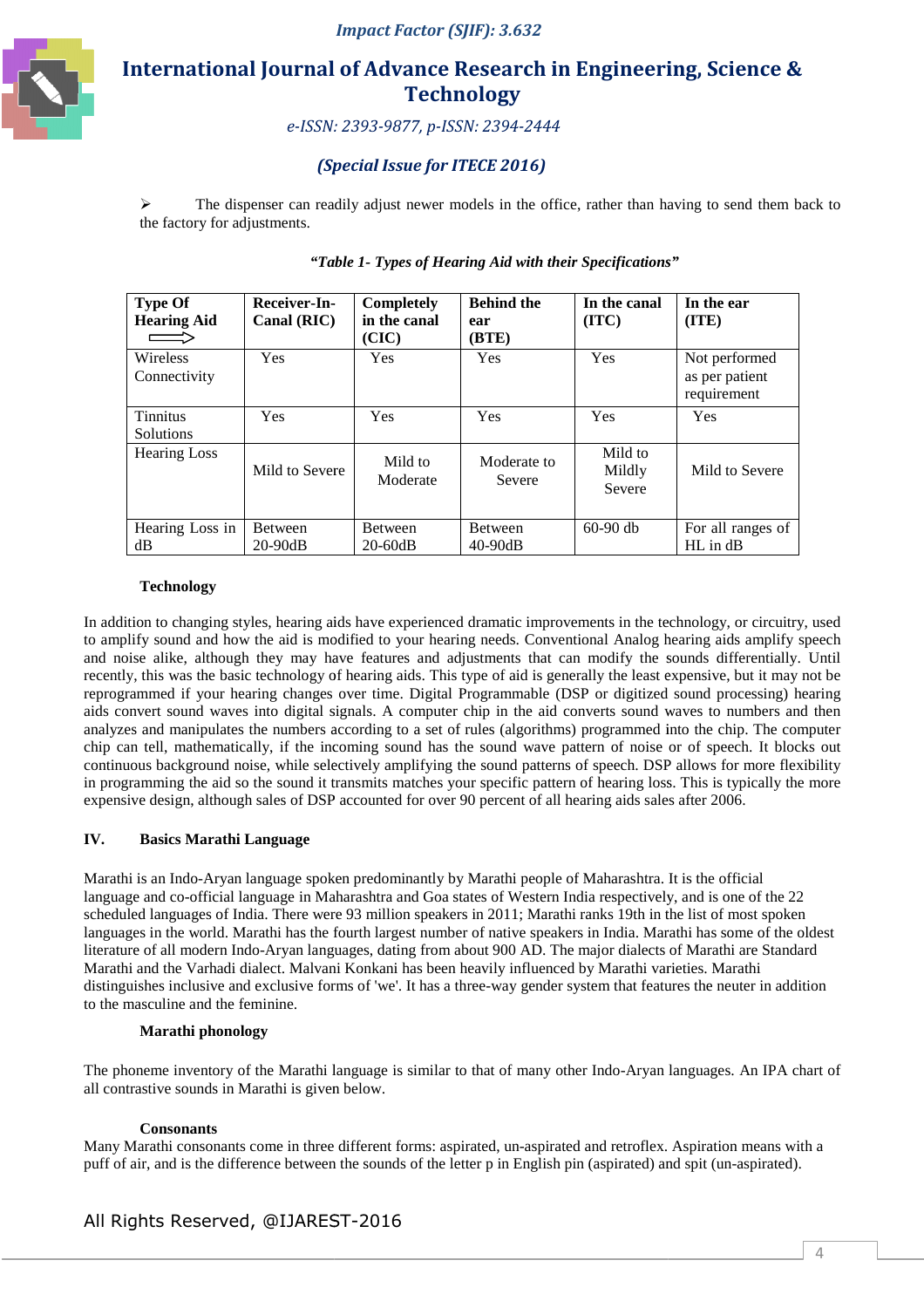

# **International Journal of Advance Research in Engineering, Science & Technology**

 *e-ISSN: 2393 ISSN: 2393-9877, p-ISSN: 2394-2444* 

## *(Special Issue for for ITECE 2016)*

Retroflex consonants, on the other hand, are not really found in English. They should be pronounced with the tongue tip curled back. Practice with a native speaker, or just pronounce as usual you'll usually still get the message across.

## **Vowels and vowel diacritics**

|              |  |  |                                                           |  |  | कि ka [kə] ख़ि kha [kʰə] ग] ga [gə] घि gha [gʰə] $\overline{S}$ r na [ŋə]                                                                  |  |  |
|--------------|--|--|-----------------------------------------------------------|--|--|--------------------------------------------------------------------------------------------------------------------------------------------|--|--|
|              |  |  |                                                           |  |  | $\overline{d}$ ca [tsə/tʃə] $\overline{y}$ cha [tsʰə] $\overline{d}$ ja [yjə/zə] $\overline{s}$ ] jha [yjʰə/zʰə] $\overline{y}$ ] ña [yıə] |  |  |
|              |  |  |                                                           |  |  | <b>乙</b> ta [te] $\overline{O}$ tha [te] $\overline{S}$ da [de] $\overline{G}$ dha [d <sup>6</sup> a] $\overline{VI}$ na [ne]              |  |  |
|              |  |  |                                                           |  |  | ति ta [t̪ə] थि tha [t̪ʰə] दि da [d̪ə] धि dha [d̪ʰə] नि na [n̪ə]                                                                            |  |  |
|              |  |  |                                                           |  |  | $\mathbf{\Psi}$ pa [pə] $\mathbf{\Psi}$ pha [phə/fə] $\mathbf{\Xi}$ ba [bə] $\mathbf{\Xi}$ bha [bhə] $\mathbf{\Xi}$ ma [mə]                |  |  |
|              |  |  |                                                           |  |  | $\overline{u}$ ya [jə] $\overline{v}$ ra [rə] $\overline{v}$ ra [rə] $\overline{v}$ la [lə] $\overline{u}$ va [və/wə]                      |  |  |
|              |  |  | হা $\frac{1}{2}$ sa [sə] $\frac{1}{2}$ sa [sə] सि sa [sə] |  |  |                                                                                                                                            |  |  |
|              |  |  |                                                           |  |  | $\overline{g}$ ha [fie] $\overline{\infty}$ la [le] $\overline{g}$ kṣa [k͡jə] $\overline{s}$ ] jña [jjne] $\overline{M}$ śra [ʃrə]         |  |  |
| <b>Notes</b> |  |  |                                                           |  |  |                                                                                                                                            |  |  |
|              |  |  |                                                           |  |  | <b>च</b> [ç] $\overline{g}$ [i] $\overline{g}$ [i] when followed by front vowels (i, e, etc) and in loanwords                              |  |  |

| Devanagari | <b>Transliteration</b> | Devanagari | Transliteration | Devanagari | <b>Transliteration</b> | Devanagari | <b>Transliteration</b> |
|------------|------------------------|------------|-----------------|------------|------------------------|------------|------------------------|
| क          | K                      | ञ          | nY              | ध          | dh                     | ल          |                        |
| ख          | kh                     | ट          | T               | न          | n                      | ਰ          | V                      |
| ग          | G                      | ਨ          | Th              | प          | p                      | श          | sh                     |
| घ          | gh                     | ड          | D               | फ          | ph                     | ष          | Sh                     |
| ङ          | G                      | ढ          | Dh              | ब          | b                      | स          | S                      |
| च          | ch                     | ण          | N               | भ          | bh                     | ह          | h                      |
| रु         | Ch                     | त          |                 | म          | m                      | ळ          | L                      |
| ज          |                        | थ          | Th              | य          |                        | क्ष        | kSh                    |
| झ          | Jh                     | द          | D               |            |                        | ज्ञ        | dny                    |

#### **V. Marathi Speech Analysis & Observations**

We record few Marathi speech samples using PRAAT V. 4.2.1, PRAAT is a very flexible tool to do speech analysis. It offers a wide range of standard and non-standard procedures, including spectrographic analysis, articulatory synthesis, offers a wide range of standard and non-standard procedures, including spectrographic analysis, articulatory synthesis, and neural networks. We record both genders Marathi vowels, Consonants &syllables in different backgro to calculate varies speech parameters like pitch frequency,formanat frequency, median pitch.

- As compared to vowels, Consonants are closed to each other.
- $\triangleright$  There are groups of some consonants having closer minimum & maximum pitch frequency. Consonants in each group are having same phonetics, pronunciations, tongue movement which will confuse patient (lip reading is not effective).
- $\triangleright$  We need to differentiate them before processing in our algorithm.
- $\triangleright$  Noisy background affects on Min & Max pitch frequency of both gender.
- Consonants are too much closer to each other. Patient is hard to hear consonants properly.
- $\triangleright$  Consonants are higher pitched than vowels
- $\triangleright$  Consonants are spoken more softly than vowels so typically person with hearing loss will have trouble hearing the consonants in the first place. He may be hanging on by a thread.
- $\triangleright$  Consonants convey most of the word information; they are much more important to putting it together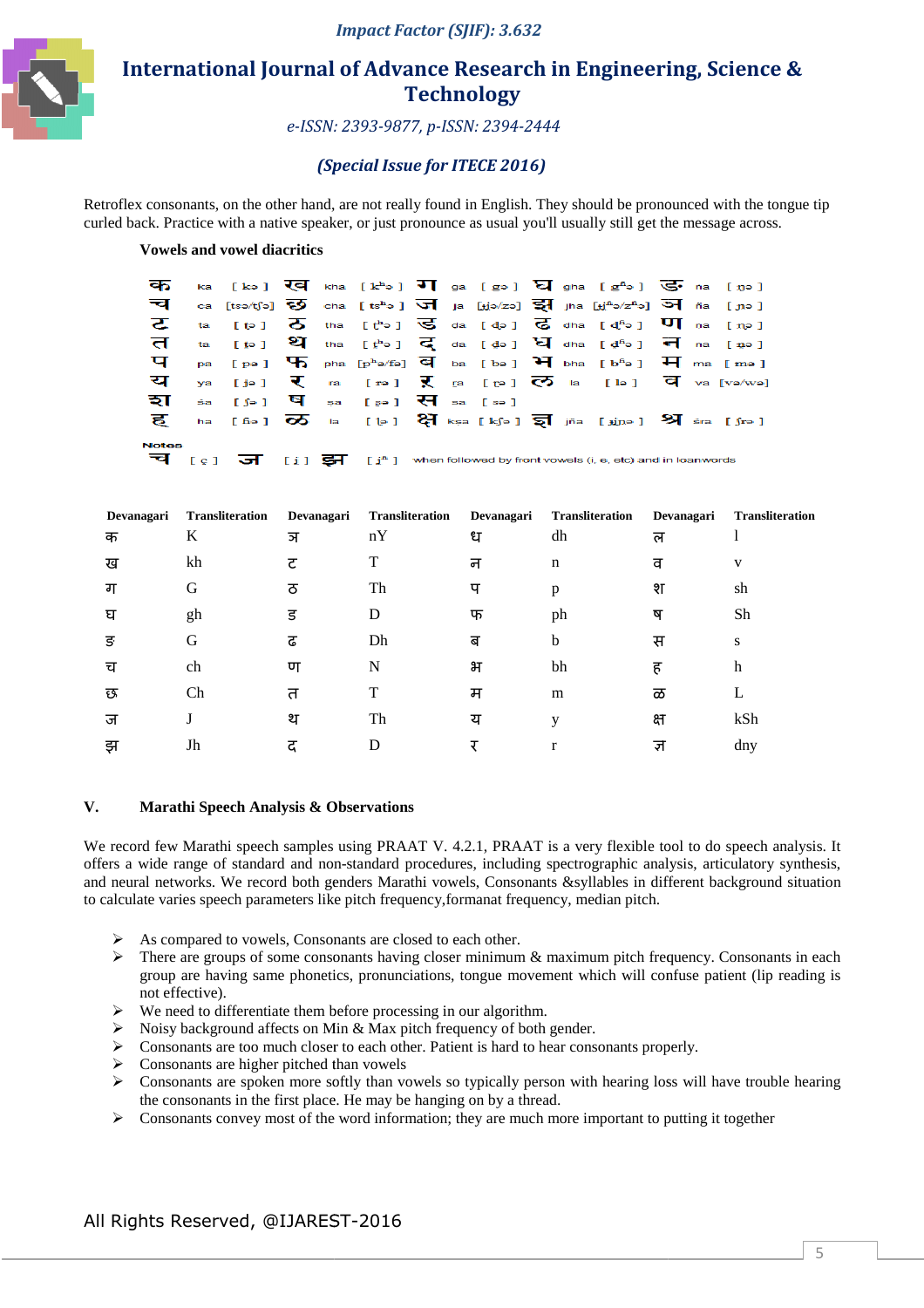

# **International Journal of Advance Research in Engineering, Science & Technology**

 *e-ISSN: 2393 ISSN: 2393-9877, p-ISSN: 2394-2444* 

## *(Special Issue for for ITECE 2016)*



**Formant frequency** - The speech researcher defines formants as "the spectral peaks of the sound spectrum  $|P(f)|$ "

 $\triangleright$  Formants are often measured as amplitude peaks in the frequency spectrum of the sound, using a spectrogram or a spectrum analyzer and, in the case of the voice; this gives an estimate of the vocal tract resonances.

 $\triangleright$  The formant with the lowest frequency is called  $F_1$ , the second  $F_2$ , and the third  $F_3$ . Most often the two first formants,  $F_1$  and  $F_2$ , are enough to disambiguate the vowel.

 $\triangleright$  In vowels spoken with a high fundamental frequency, as in a female or child voice.

 $\triangleright$  The first formant (F1) in vowels is inversely related to vowel height: The higher the vowel, the lower the first formant (and vice versa).

| Vocal<br>height | Vowel  | $F_1$ in<br>silent<br>(M) | vowel  | $F_1$ in<br>noisy(F) |  |
|-----------------|--------|---------------------------|--------|----------------------|--|
| <b>HIGH</b>     | इ      | 479                       | ऐ      | 590                  |  |
| <b>HIGH</b>     | ई      | 491                       | ए      | 689                  |  |
| <b>MID HIGH</b> | ऋ      | 538                       | औ      | 711                  |  |
| <b>MID HIGH</b> | ए      | 540.7                     | 3      | 715                  |  |
| MID HIGH        | 3      | 548                       | ऊ      | 751                  |  |
| MID HIGH        | ऐ      | 559                       | ЗT     | 757                  |  |
| MID HIGH        | ऊ      | 571                       | ओ      | 782                  |  |
| <b>MID LOW</b>  | ओ      | 640                       | ई      | 857                  |  |
| <b>MID LOW</b>  | औ      | 640                       | ऑ      | 863                  |  |
| <b>MID LOW</b>  | 31:    | 721                       | ऋ      | 874                  |  |
| <b>MID LOW</b>  | ॲ      | 793.2                     | इ      | 885                  |  |
| LOW             | ऑ      | 828.7                     | ॲ      | 893                  |  |
| LOW             | $3\Pi$ | 831                       | $3\Pi$ | 920                  |  |
| LOW             | 3Г     | 921                       | 31:    | 923                  |  |
| $_{\rm{LOW}}$   | अं     | 966                       | अं     | 990                  |  |

 $\triangleright$  Intensity plays vital role in speech, as compared to male & female speaker intensity variation; it is found that female speech intensity is lower than male speaker.

 Female speaker's vowels & consonants are more softly spoken as compared to male. Due to this non recognition count of vowels & consonants increases.

 In both speakers there is few common Non recognition consonants found.

 $\triangleright$  Speech intensity works on inverse square law between sound source & Listener.

 $\triangleright$  Pitch frequency, Formant frequency & Intensity are key parameters for listeners.

 $\triangleright$  With help of audiologist we can analyze our patient's requirement then we will set parameter in our proposed algorithm.

 $\triangleright$  We need to more concentrate on Female & Child speech as it contain higher frequency in vowels & consonants.

 $\triangleright$  Many more background situation & moods of speaker we have to consider (Here we are taking only Normal Mood of speaker) before to build proposed algorithm.

 $\triangleright$  We can build proposed algorithm for limited / any one speaker environment ( (live Speech Processing).

 $\triangleright$  Speech Processing Time is key factor.

All Rights Reserved, @IJAREST @IJAREST-2016